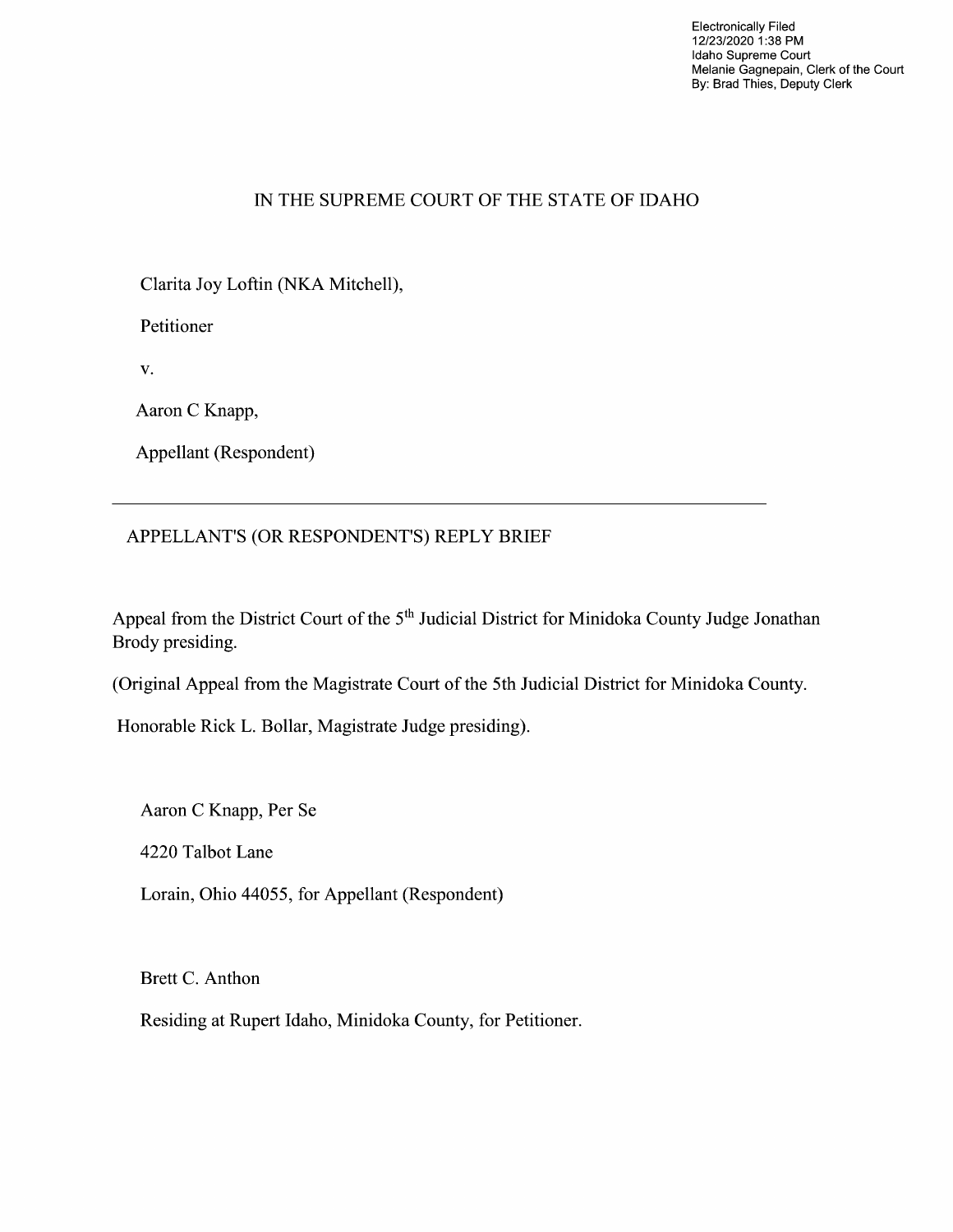# Table 0f Contents

# Brief Cover

|        | Table of Contents                       |
|--------|-----------------------------------------|
| $4-7.$ | Appellants Reply to Reply by Respondent |

20. Proof 0f Service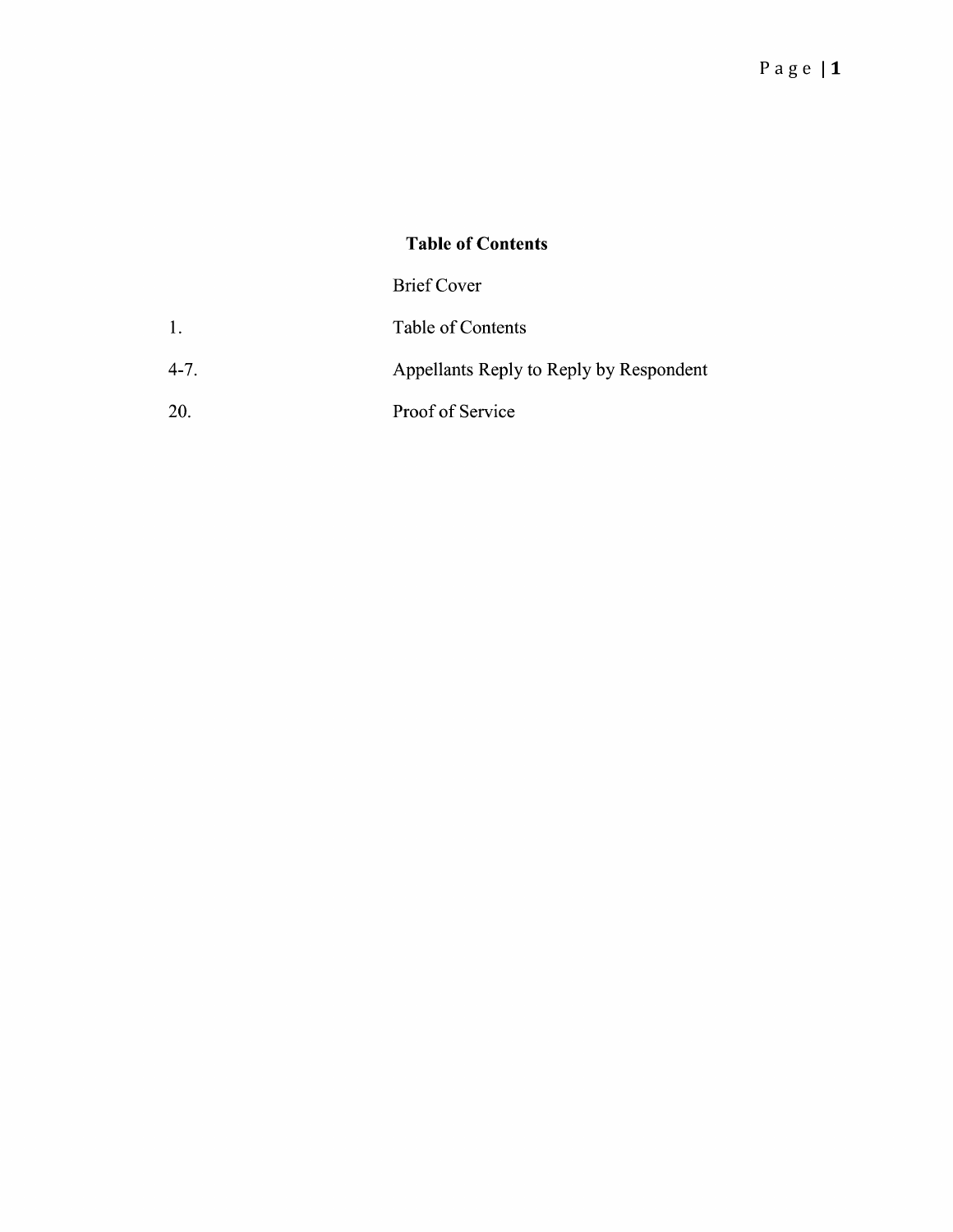#### Reply Brief:

It comes now that the Petitioner would respond to the Respondents Brief, it should be noted that the Respondent feels compelled to rush this reply in order to stop the Magistrates continued abuse of authority, so with that said the Respondent Will keep said brief concise.

The majority of the Respondents brief is filled with older case information that has been adjudicated prior to this appeal. The Respondent would argue that he was found innocent 0f both Vexatious Litigant charges and the Petitioner only quotes from the first. Yet these are not matters on appeal. The Respondent-Appellate has followed the Idaho Supreme Court Rules for filing this case and Will not waste this courts time addressing all 0f these issues second 0r third time. The Petitioner wishes to point out perceived errors in the Respondents brief Without acknowledgment of the Petitioner or the Courts errors.

On Page 19 of the Petitioners Brief section 3 is the argument that the Order issued by the Magistrate was Temporary and therefore not appealable as an interlocutory order is based on a false assumption that due to its title it isn't a final order. As stated in the Appellants brief the Order was an Order to Modify the Temporary Order. Modify it to what is the question and the answer is a final order when the court included the words "judgement is entered as follows"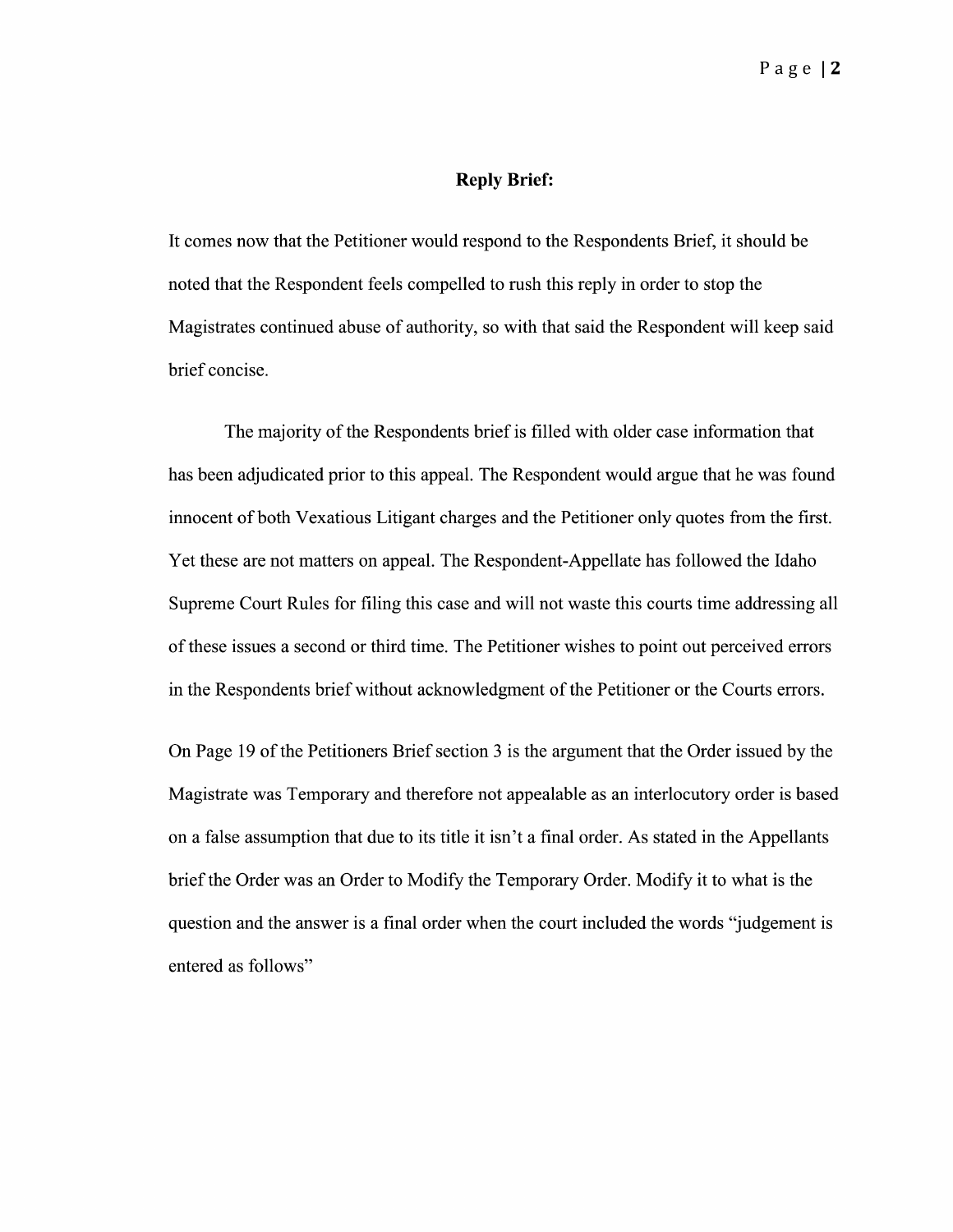On Page 6 of the Petitioners Brief it states: "Knapp filed a second pro-se modification on November 29, 2018—a mere 86 days from the entry of the prior order. (R. Vol. 2, pp. 219—229; pp. 201—207).

On this fact all parties agree that on November  $29<sup>th</sup>$ , 2018 the Respondent filed a Motion to Modify based on the Petitioners lack of communication with the Respondent. The Petitioner then states:

"Knapp based his petition 0n a string of allegations, ranging from missed evidence in the first modification proceedings to allegations that Loftin was neglecting their child.  $(R. Vol. 2, p. 221)$ . Loftin denied Knapp's allegations and asked for the existing schedule to remain in place. (R. Vol. 2, pp. 234-36). The Magistrate Court issued a "Notice and Request for Investigation" for the Department of Health and Welfare to determine the validity 0f Knapp's abuse & neglect allegations. (R. V01. 2, p. 238)." This is simply untrue. The Motion for Modification filed by the Respondent had nothing to do with the Court Ordered Investigation that was ordered and the results of said Investigation were not entered into the record until 01/23/2019.

"On Page 7 of the Petitioners Brief it States: During this time, Loftin and the minor child relocated to Utah, though she did not get Court permission prior to her move to Utah.  $(R)$ .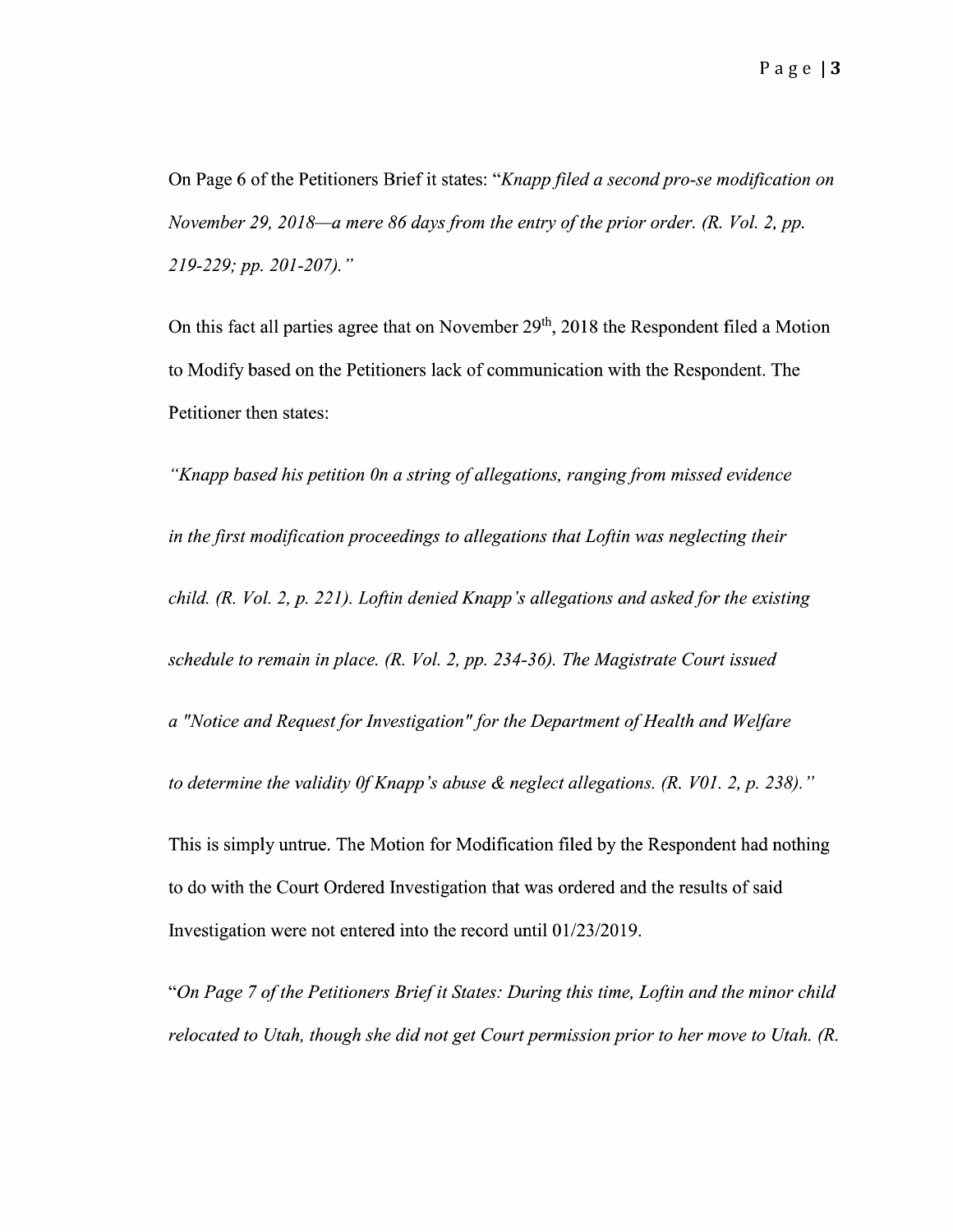Page|4

Vol. 2,  $p. 342$ ). "This is another fact all parties agree on that the Petitioner moved to Utah with the Minor Child on January 22<sup>nd</sup> 2019 a mere one day before the Investigation Report was issued.

So If the Petitioner and Respondent agree a Motion for Modification was on the Docket on 11/29/2018, and both Parties agree that the Petitioner moved on January 22<sup>nd</sup> 2019 without notifying the court or the Respondent, and it is not permitted to move out of State )especially during an ongoing Modification and Health and Welfare Investigation). The Respondent would state that based on these facts nothing else in this case can move forward until the Petitioner returns to Idaho and is adjudicated on those issues.

On Page 25 of the Petitioners Brief it states Loftin believes "that the Ohio Court system would decline Knapp's request t0 transfer jurisdiction because he has engaged in "unjustifiable conduct, ..." Respondent would state what the Petitioner "believes" is not a matter of fact and as the Respondent has already filed with the Ohio Courts the court can simply transfer Jurisdiction to the Lorain County Court in Ohio and they have accepted the case. Petitioner cannot use what ifs 0r maybes to prove the case and as the Respondent was found Not Guilty of both Vexatious litigant hearings the Petitioner should feel less inclined to cite them in reference. "Dangerously Close" in the first hearing to an outright dismissal in the second isn't even harmlessly close.

On Page 26 the Petitioners Brief states: "Knapp's conduct falls within this section because he brought unfounded abuse complaints for the purpose of relocating the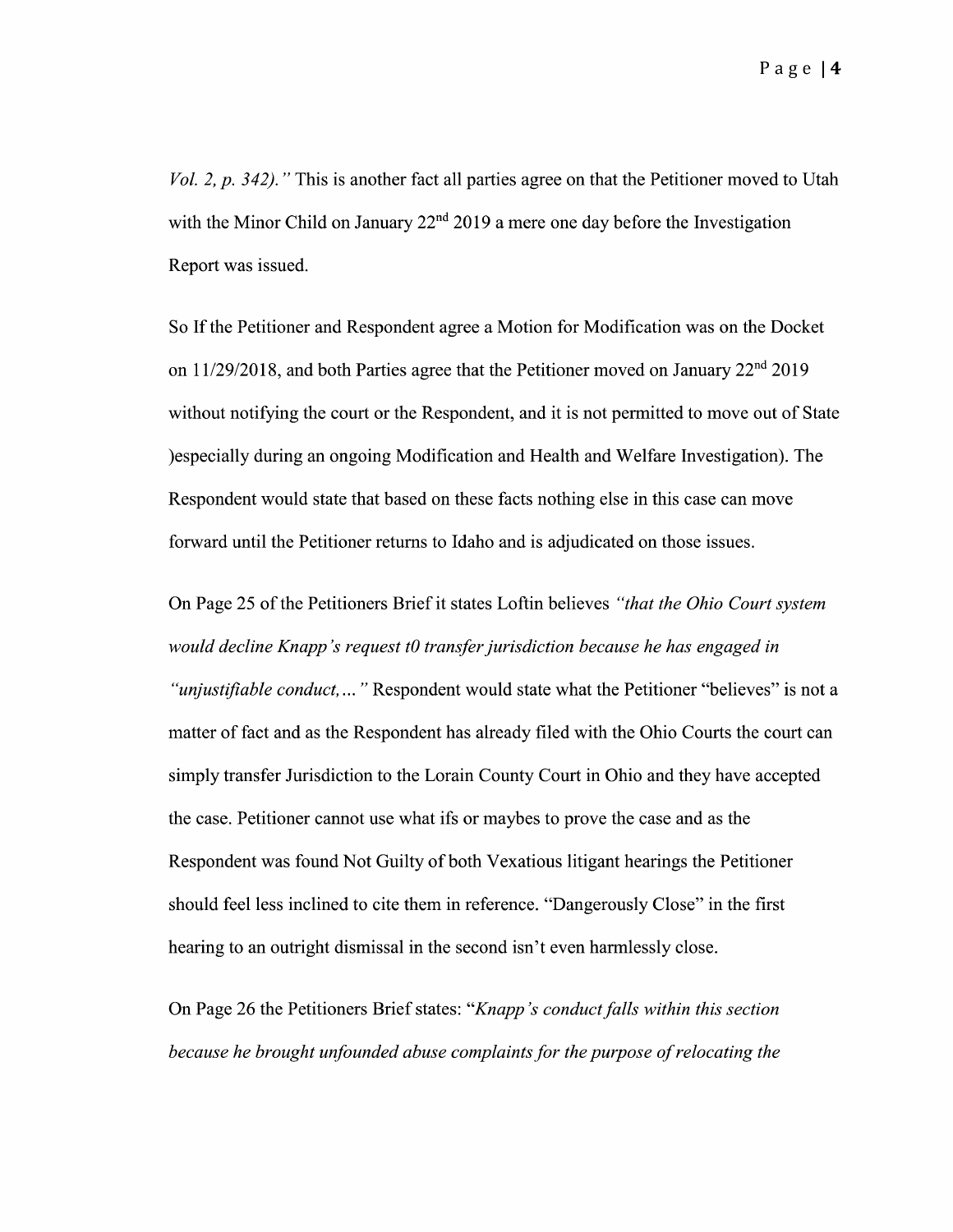parties' child to Ohio. (See R. Vol. 2, p. 354, where the Magistrate Court notes that Knapp has "inappropriately utilized child protective services and law enforcement to leverage custody." Again this statement is false as the allegations of abuse were brought by the Minor Child as well, while in the custody 0f the Petitioner. And the Direct quote was that "*Both parties had used*..." and was from the Court Ordered investigation (page 16 paragraph 6).

The Respondent would state that based 0n the current charges issued in the magistrate court, without due process, could leave the Respondent an inability to reply to the Petitioners Reply Brief due to possible incarceration on charges of civil contempt. So the Respondent would ask the Honorable Court keep this in mind while reviewing the Respondents Reply to the Petitioners Reply Brief.

 $\mathbb{R}_{+}$ 

Aaron C Knapp, Respondent, Per Se